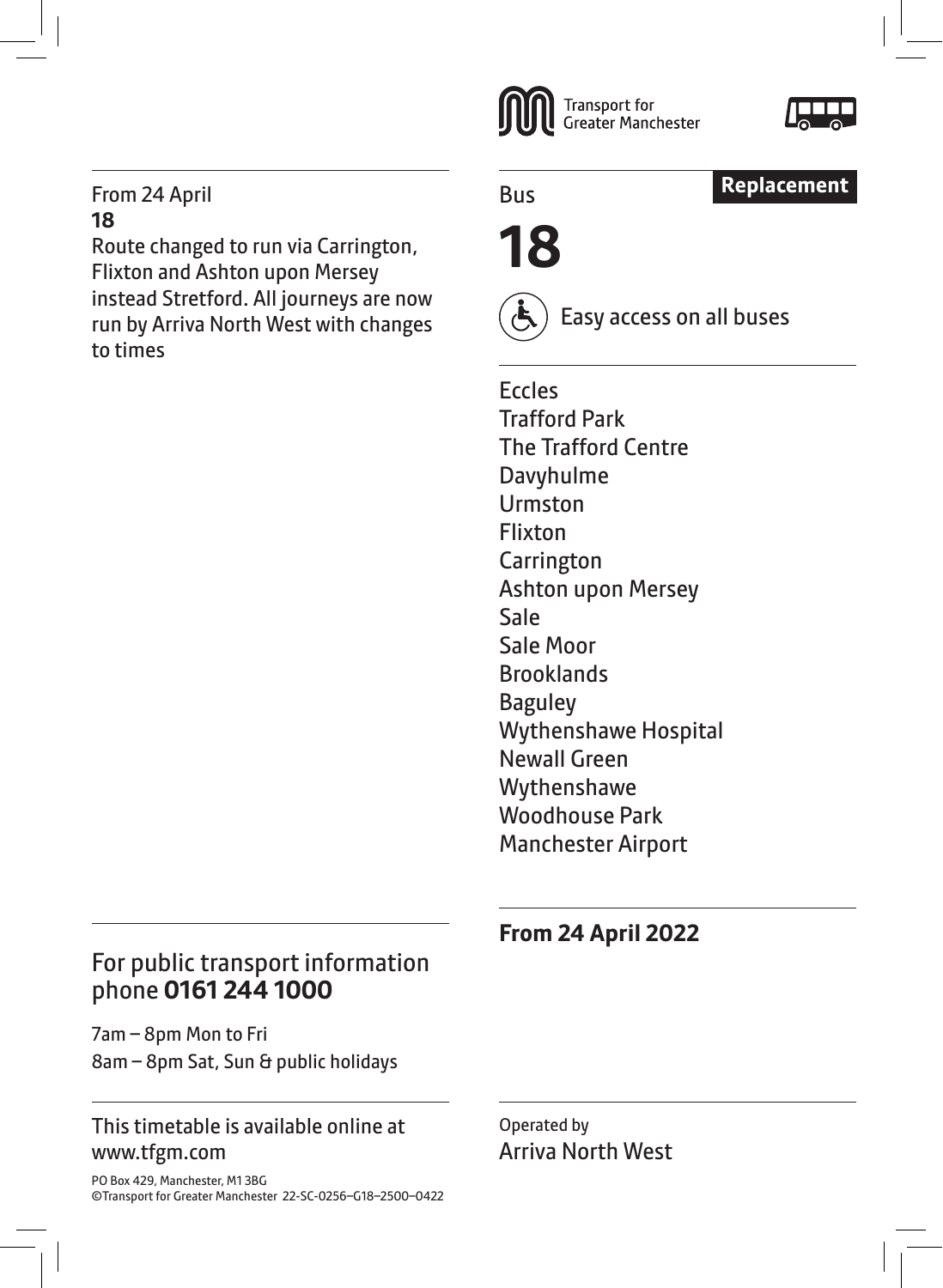# Additional information

### Alternative format

To ask for leaflets to be sent to you, or to request large print, Braille or recorded information phone 0161 244 1000 or visit www.tfgm.com

### Easy access on buses

 Journeys run with low floor buses have no steps at the entrance, making getting on and off easier. Where shown, low floor buses have a ramp for access and a dedicated space for wheelchairs and pushchairs inside the bus. The bus operator will always try to provide easy access services where these services are scheduled to run.

# Using this timetable

Timetables show the direction of travel, bus numbers and the days of the week. Main stops on the route are listed on the left. Where no time is shown against a particular stop, the bus does not stop there on that journey. Check any letters which are shown in the timetable against the key at the bottom of the page.

# Where to find information about service changes

www.tfgm.com Bus station posters Leaflets from outlets.

# Tickets and information

Bus companies offer a range of tickets for use on their own buses. For travel on any service in the County, use System One tickets, including DaySaver. Travelshops provide tickets, information and journey planning advice on buses, trains and trams for work and pleasure.

# Using the 24 hour clock

Times are shown in four figures. The first two are the hour and the last two are the minutes.

0753 is 53 minutes past 7am 1953 is 53 minutes past 7pm



### Operator details

**Arriva North West** 73 Ormskirk Road Aintree Liverpool L9 5AE Telephone 0344 800 4411

### **Travelshops**

#### **Eccles Church Street**

Mon to Fri 7.30am to 4pm Sat 8am to 11.45am and 12.30pm to 3.30pm Sunday\* Closed

#### **Wythenshawe Interchange**

Mon to Fri 7am to 5.30pm Saturday 8.30am to 1.15pm and 2pm to 4pm Sunday\* Closed

\*Including public holidays

Printed on coated recycled paper made using 50% recycled fibre from post consumer sources and 50% virgin fibre from sustainable forests.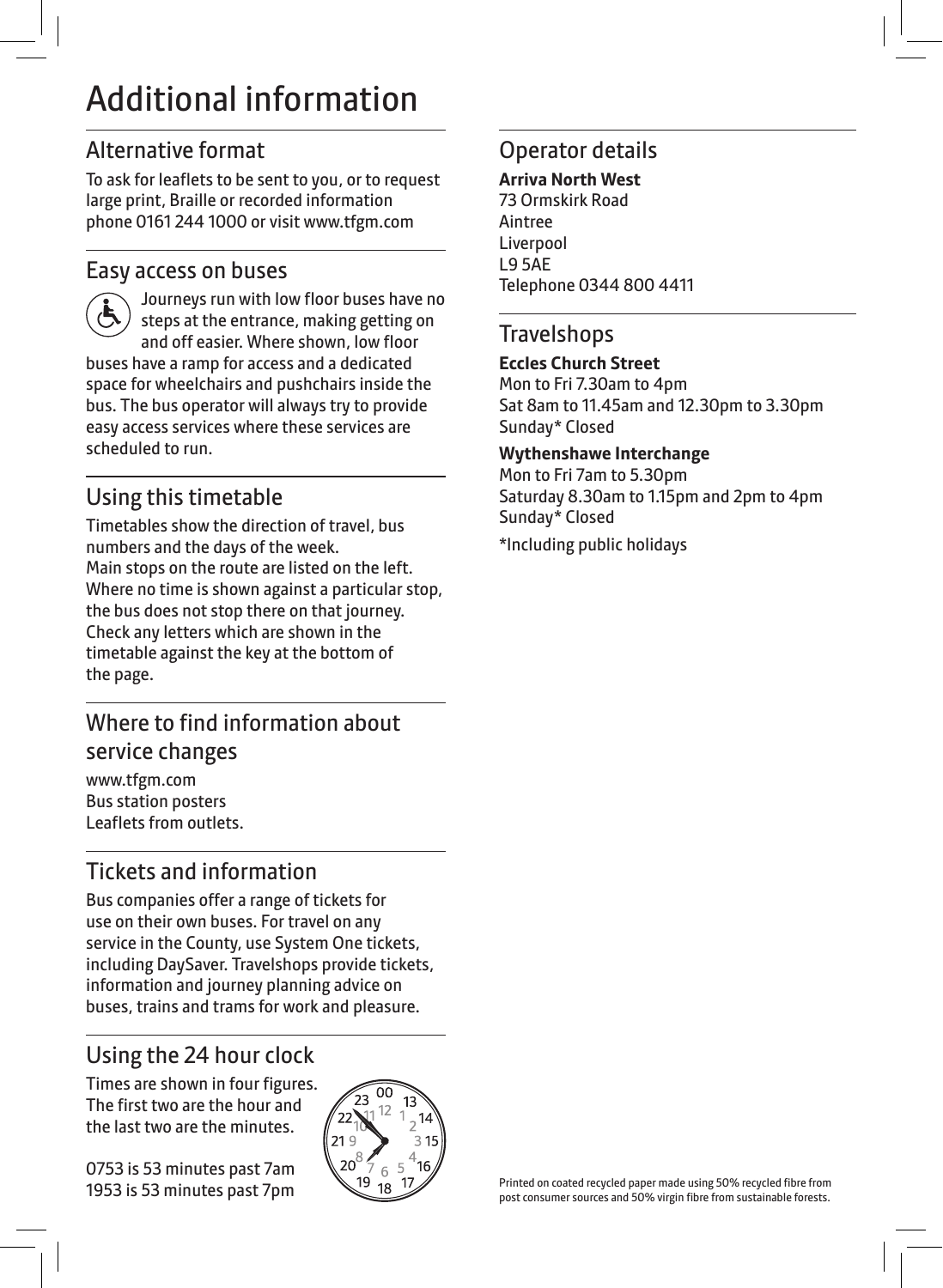# Eccles — The Trafford Centre — Sale — Wythenshawe — Manchester Airport 18

# Mondays to Fridays

| Eccles, Interchange              |      |                | 0553                | 0653      | 0749                          | 0953 |       | 1453 | 1550 | 1650 | 1750 | 1853 |           |      |  |  |
|----------------------------------|------|----------------|---------------------|-----------|-------------------------------|------|-------|------|------|------|------|------|-----------|------|--|--|
| Trafford Park, Fifth Avenue      |      |                |                     | 0603 0703 | 0800 1003                     |      |       | 1503 | 1601 | 1701 | 1801 | 1903 |           |      |  |  |
| The Trafford Centre, Bus Stn arr |      |                | 0614                | 0714      | 0814                          | 1014 |       | 1514 | 1614 | 1714 | 1814 | 1914 |           |      |  |  |
| The Trafford Centre, Bus Stn dep | 0421 | 0521           | 0616                | 0716      | 0816                          | 1016 |       | 1516 | 1616 | 1716 | 1816 |      | 2014      | 2224 |  |  |
| Davyhulme, Nags Head             | 0426 | 0526           | 0621                | 0721      | 0821                          | 1021 |       | 1521 | 1621 | 1721 | 1821 |      | 2017      | 2227 |  |  |
| Urmston, Sainsbury's             |      | 0429 0529      | 0624                | 0724      | 0824                          | 1024 | and   | 1524 | 1624 | 1724 | 1824 |      | 2020      | 2230 |  |  |
| Flixton, Church Inn              |      | 0435 0535      | 0630                | 0730      | 0830                          | 1030 | every | 1530 | 1630 | 1730 | 1830 |      | 2025      | 2235 |  |  |
| Ashton upon Mersey, Buck Lane    |      | 0443 0543      | 0638 0738           |           | 0838                          | 1038 | hour  | 1538 | 1638 | 1738 | 1838 |      | 2032 2242 |      |  |  |
| Sale, Metrolink Stop             |      |                |                     |           | 0453 0553 0648 0748 0848 1048 |      | until | 1548 | 1648 | 1748 | 1848 |      | 2042 2252 |      |  |  |
| Sale Moor, Legh Arms             |      |                | 0500 0600 0655 0755 |           | 0855 1055                     |      |       | 1555 | 1655 | 1755 | 1855 |      | 2049 2259 |      |  |  |
| Baguley, Tesco                   | 0512 | 0612           | 0707                | 0807      | 0907                          | 1107 |       | 1607 | 1707 | 1807 | 1907 |      | 2059      | 2309 |  |  |
| Wythenshawe Hospital             |      | 0520 0620 0715 |                     | 0815      | 0915                          | 1115 |       | 1615 | 1715 | 1815 | 1915 |      | 2104      | 2314 |  |  |
| Wythenshawe, Interchange arr     | 0531 | 0631           | 0726                | 0826      | 0926                          | 1126 |       | 1626 | 1726 | 1826 | 1926 |      | 2114      | 2324 |  |  |
| Wythenshawe, Interchange dep     | 0535 | 0635           | 0730                | 0830      | 0930                          | 1130 |       | 1630 | 1730 | 1830 | 1930 |      | 2118      | 2328 |  |  |
| Manchester Airport, Interchange  |      | 0545 0645 0741 |                     | 0841      | 0941                          | 1141 |       | 1641 | 1741 | 1841 | 1941 |      | 2128      | 2338 |  |  |

### Saturdays

| Eccles, Interchange                |      |           |                |                | 0849 0953 |       | 1753 |                |       |  |
|------------------------------------|------|-----------|----------------|----------------|-----------|-------|------|----------------|-------|--|
| <b>Trafford Park, Fifth Avenue</b> |      |           |                | 0900 1003      |           |       | 1803 |                |       |  |
| The Trafford Centre, Bus Stn arr   |      |           |                | 0914           | 1014      |       | 1814 |                |       |  |
| The Trafford Centre, Bus Stn dep   |      | 0716      | 0816           | 0916           | 1016      |       | 1816 | 2014           | 2224  |  |
| Davyhulme, Nags Head               |      | 0721      | 0821           | 0921           | 1021      |       | 1821 | 2017           | -2227 |  |
| Urmston, Sainsbury's               |      |           | 0724 0824 0924 |                | 1024      | and   | 1824 | 2020 2230      |       |  |
| Flixton, Church Inn                |      |           | 0730 0830 0930 |                | 1030      | every | 1830 | 2025 2235      |       |  |
| Ashton upon Mersey, Buck Lane      |      |           | 0738 0838 0938 |                | 1038      | hour  | 1838 | 2032 2242      |       |  |
| Sale, Metrolink Stop               | 0653 | 0748      | 0848           | 0948           | 1048      | until | 1848 | 2042 2252      |       |  |
| Sale Moor, Legh Arms               | 0700 | 0755      |                | 0855 0955 1055 |           |       |      | 1855 2049 2259 |       |  |
| Baguley, Tesco                     | 0712 | 0807      | 0907           | 1007           | 1107      |       | 1907 | 2059 2309      |       |  |
| Wythenshawe Hospital               | 0720 | 0815      | 0915           | 1015           | 1115      |       | 1915 | 2104 2314      |       |  |
| Wythenshawe, Interchange arr       | 0731 | 0826      | 0926           | 1026           | 1126      |       | 1926 | 2114           | 2324  |  |
| Wythenshawe, Interchange dep       | 0735 |           | 0830 0930      | 1030           | 1130      |       | 1930 | 2118           | 2328  |  |
| Manchester Airport, Interchange    |      | 0745 0841 | 0941           | 1041           | 1141      |       | 1941 | 2128           | 2338  |  |

Bus 18 is provided with the financial support of Transport for Greater Manchester

& - All bus 18 journeys are run using easy access buses. See inside front cover of this leaflet for details

Continues after route plan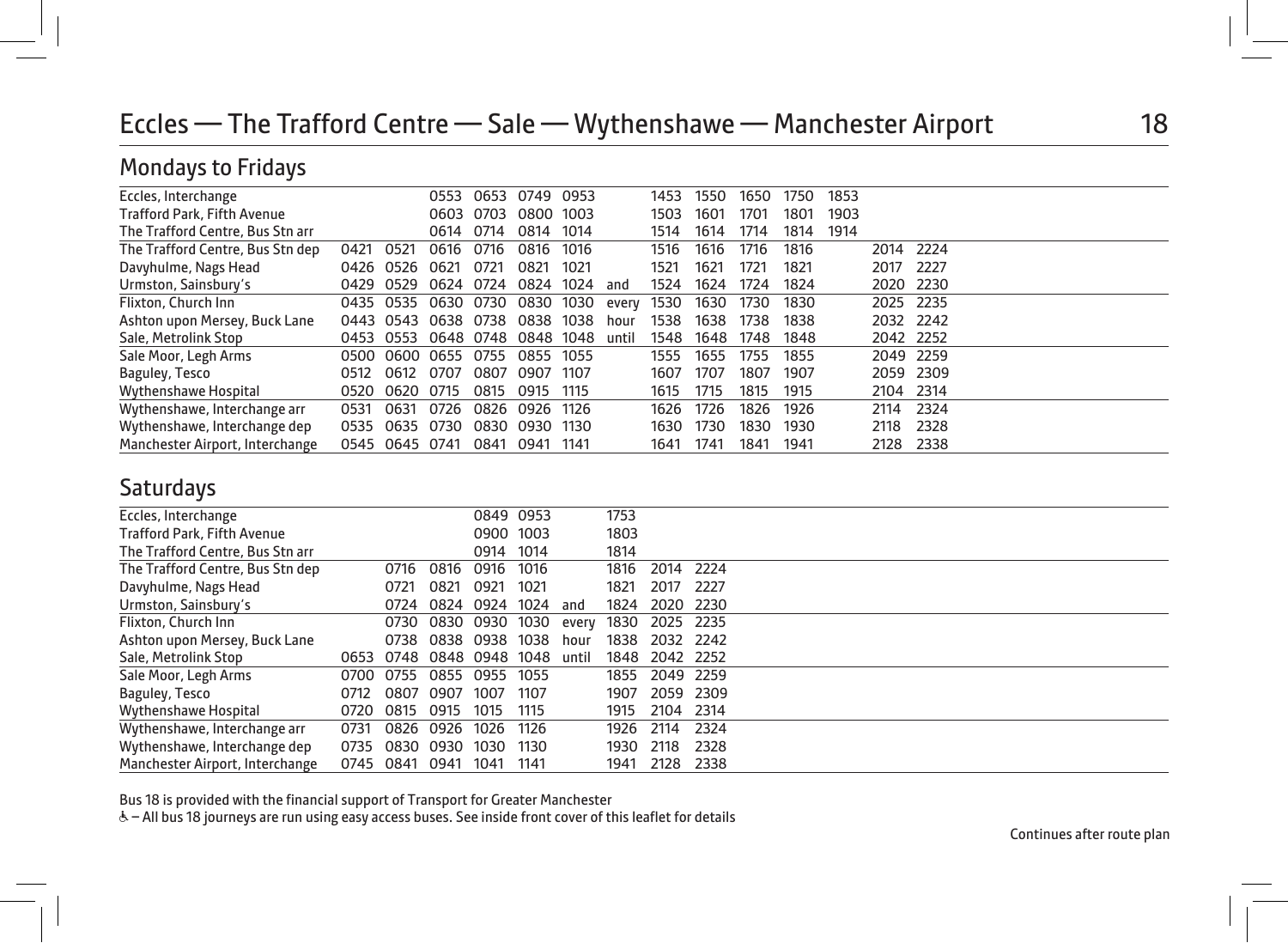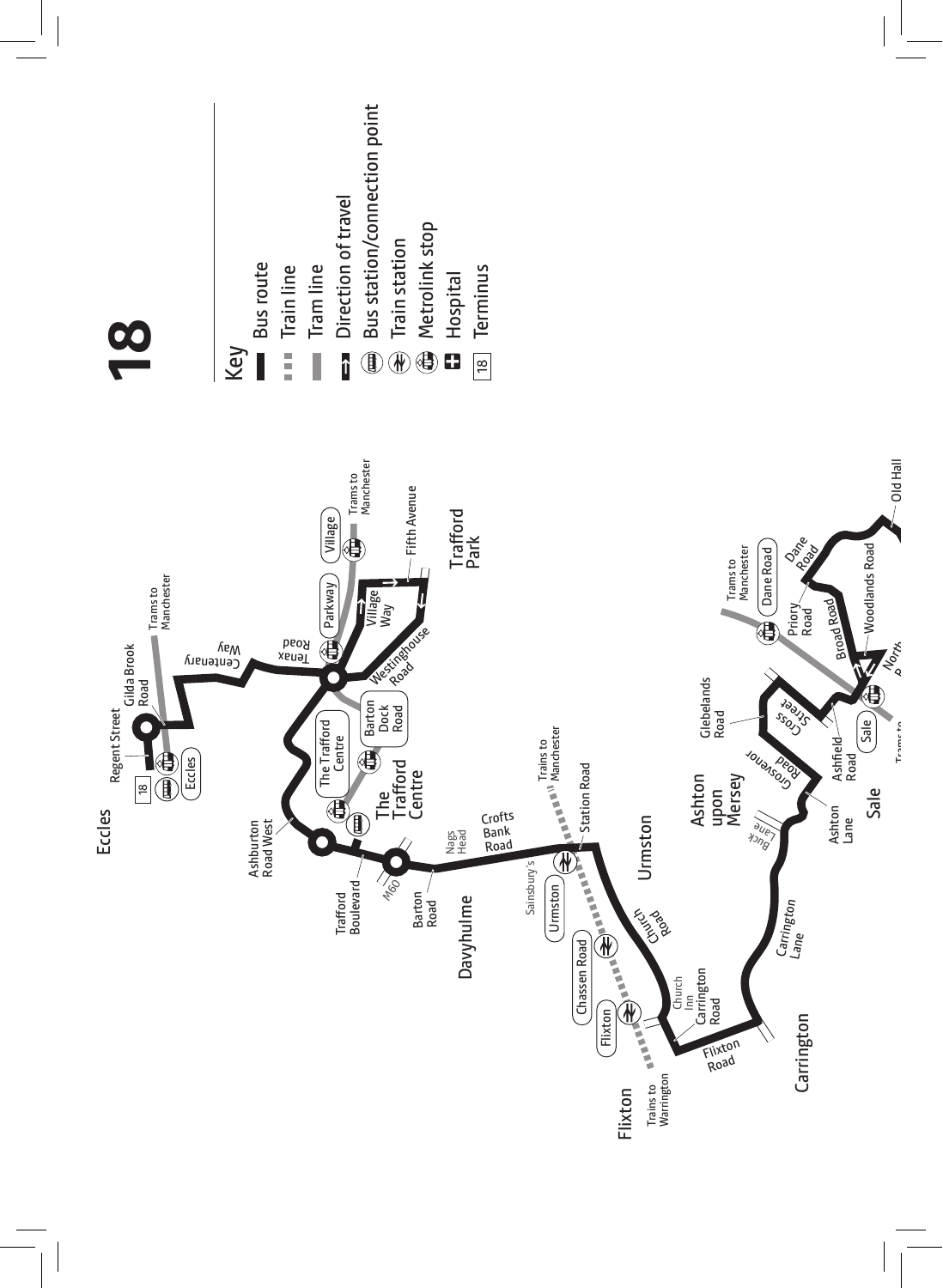

event will Transport for Greater Manchester be liable for any loss that may arise from this event will Transport for Greater Manchester be liable for any loss that may arise from this Transport for Greater Manchester uses reasonable endeavours to check the accuracy of Transport for Greater Manchester uses reasonable endeavours to check the accuracy of information published and to publish changes to information in a timely manner. In no information published and to publish changes to information in a timely manner. In no Contains Ordnance Survey data ©Crown copyright and database right 2010 Contains Ordnance Survey data ©Crown copyright and database right 2010 ©0100022610 Transport for Greater Manchester 2022 ©0100022610 Transport for Greater Manchester 2022 information being inaccurate. information being inaccurate.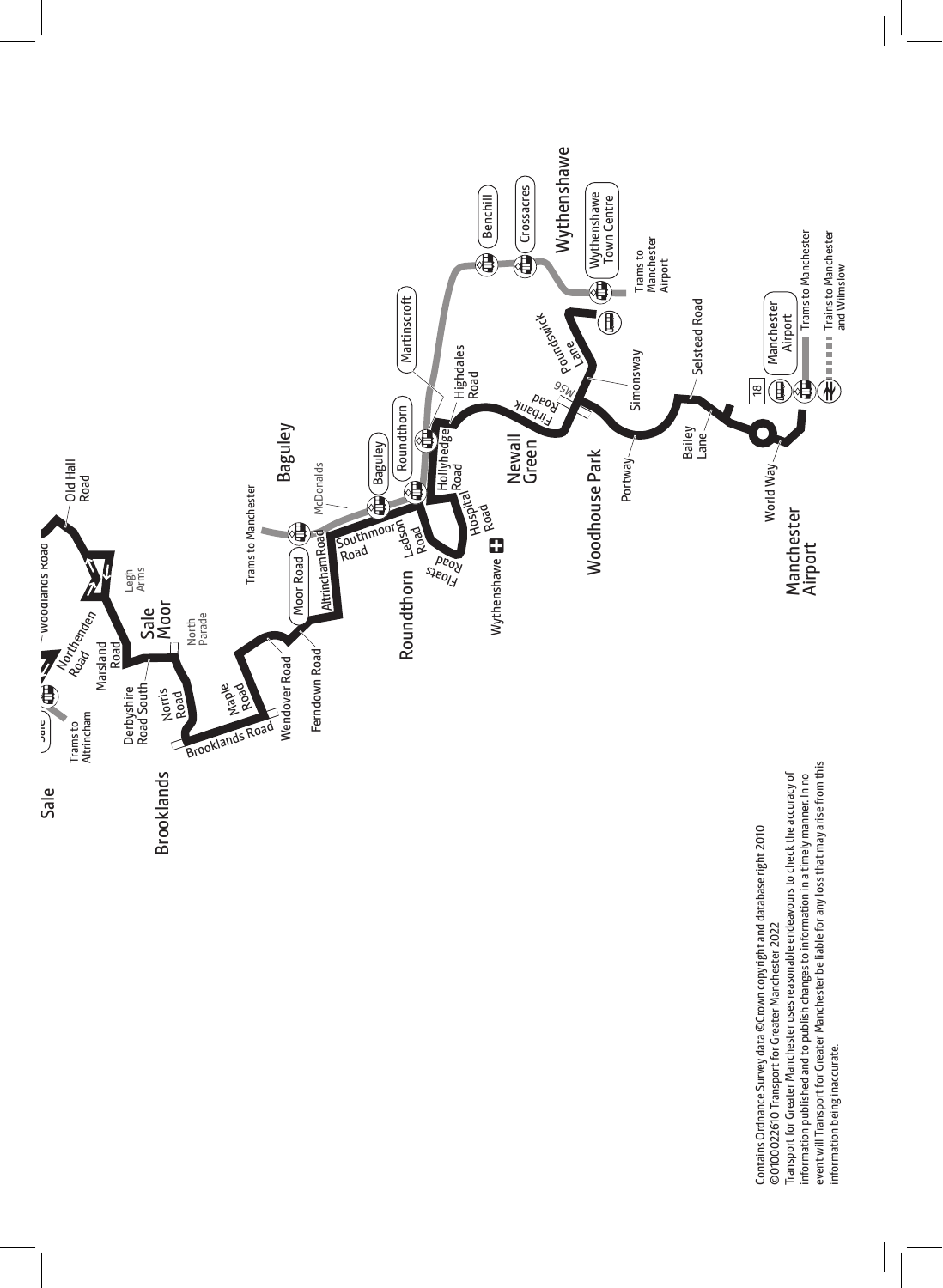# The Trafford Centre — Sale — Wythenshawe — Manchester Airport 18

### Sundays and public holidays (except Christmas and New Year period)

|      | 1014 | 1214                                                                  | 1414      | 1614 | 1814 |      |      |                                                                                                                |
|------|------|-----------------------------------------------------------------------|-----------|------|------|------|------|----------------------------------------------------------------------------------------------------------------|
|      | 1017 | 1217                                                                  | 1417      | 1617 | 1817 | 2017 |      |                                                                                                                |
|      | 1020 | 1220                                                                  | 1420      | 1620 | 1820 |      |      |                                                                                                                |
|      | 1025 | 1225                                                                  | 1425      | 1625 | 1825 |      |      |                                                                                                                |
|      | 1032 | 1232                                                                  | 1432      | 1632 | 1832 |      |      |                                                                                                                |
|      |      | 1242                                                                  | 1442      | 1642 | 1842 |      |      |                                                                                                                |
|      |      | 1249                                                                  | 1449      |      | 1849 |      |      |                                                                                                                |
|      |      | 1259                                                                  | 1459      | 1659 | 1859 |      |      |                                                                                                                |
|      |      | 1304                                                                  | 1504      | 1704 | 1904 |      |      |                                                                                                                |
|      |      | 1314                                                                  | 1514      | 1714 | 1914 | 2114 | 2314 |                                                                                                                |
| 0918 |      | 1318                                                                  | 1518      | 1718 | 1918 | 2118 | 2318 |                                                                                                                |
|      |      | 1328                                                                  | 1528      | 1728 | 1928 | 2128 | 2328 |                                                                                                                |
|      |      | 0849 1049<br>0859 1059<br>0904 1104<br>0914 1114<br>1118<br>0928 1128 | 0842 1042 |      | 1649 |      |      | 2014 2214<br>- 2217<br>2020 2220<br>2025 2225<br>2032 2232<br>2042 2242<br>2049 2249<br>2059 2259<br>2104 2304 |

For details of buses during the Christmas and New Year period, please phone 0161 244 1000

Bus 18 is provided with the financial support of Transport for Greater Manchester

& - All bus 18 journeys are run using easy access buses. See inside front cover of this leaflet for details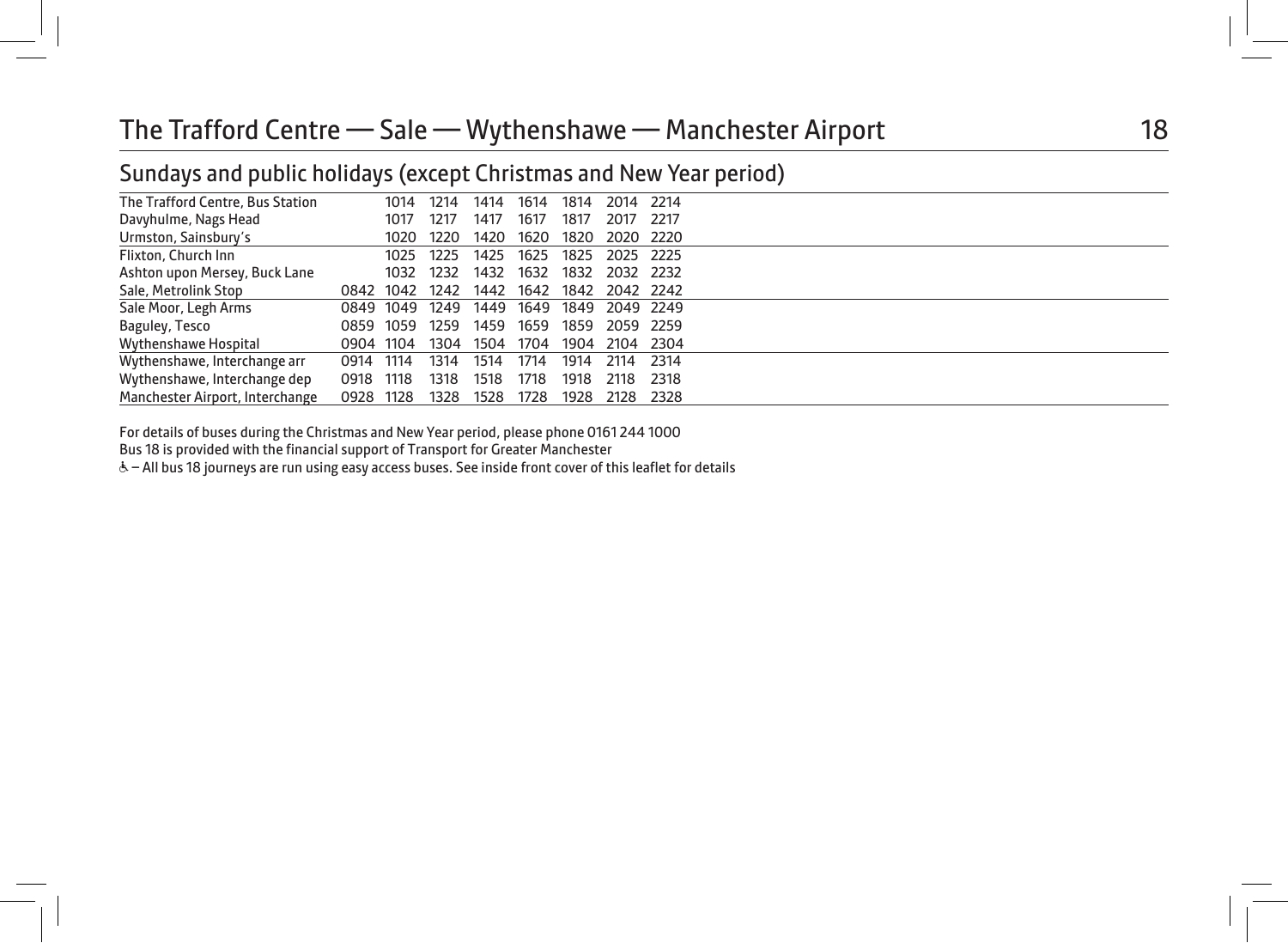# Manchester Airport — Wythenshawe — Sale — The Trafford Centre — Eccles 18

## Mondays to Fridays

| Manchester Airport, Interchange    | 0553 | 0653           | 0751                | 0851 | 0953 | 1053 | 1153 | 1253 | 1353 | 1453 | 553  | 1653 | 1753 | 1853 | 2027      | -2227 |
|------------------------------------|------|----------------|---------------------|------|------|------|------|------|------|------|------|------|------|------|-----------|-------|
| Wythenshawe, Interchange arr       | 0603 | 0703           | 0803                | 0903 | 1003 | 1103 | 1203 | 1303 | 1403 | 1503 | 1603 | 1703 | 1803 | 1903 | 2036 2236 |       |
| Wythenshawe, Interchange dep       | 0607 | 0707           | በጸበ7                | 0907 | 1007 | 1107 | 1207 | 1307 | 1407 | 1507 | 1607 | 1707 | 1807 | 1907 | 2040 2240 |       |
| Wythenshawe Hospital               | 0619 | 0719           | 0819                | 0919 | 1019 | 1119 | 1219 | 1319 | 1419 | 1519 | 1619 | 1719 | 1819 | 1919 | 2049 2249 |       |
| Baguley, Tesco                     | 0625 | 0725           | 0825                | 0925 | 1025 | 1125 | 1225 | 1325 | 1425 | 1525 | 1625 | 1725 | 1825 | 1925 | 2053      | -2253 |
| Sale Moor, Legh Arms               |      | 0638 0738      | 0838                | 0938 | 1038 | 1138 | 1238 | 1338 | 1438 | 1538 | 1638 | 1738 | 1838 | 1938 | 2108      | -2308 |
| Sale, Metrolink Stop               | 0647 | 0747           | 0847                | 0947 | 1047 | 1147 | 1247 | 1347 | 1447 | 1547 | 1647 | 1747 | 1847 | 1947 | 2116      | 2316  |
| Ashton upon Mersey, Buck Lane      |      |                | 0656 0756 0856 0956 |      | 1056 | 1156 | 1256 | 1356 | 1456 | 1556 | 1656 | 1756 | 1856 | 1956 | 2124      | 2324  |
| Flixton, Church Inn                | 0703 | 0803           | 0903                | 1003 | 1103 | 1203 | 1303 | 1403 | 1503 | 1603 | 1703 | 1803 | 1903 | 2003 | 2130      | 2330  |
| Urmston, Sainsbury's               | 0710 | 0810           | 0910                | 1010 | 1110 | 1210 | 1310 | 1410 | 1510 | 1610 | 1710 | 1810 | 1910 | 2010 | 2137      | 2337  |
| Davyhulme, Nags Head               | 0712 | 0812           | 0912                | 1012 | 1112 | 1212 | 1312 | 1412 | 1512 | 1612 | 1712 | 1812 | 1912 | 2012 | 2139      | 2339  |
| The Trafford Centre, Bus Stn arr   | 0720 | 0820           | 0920                | 1020 | 1120 | 1220 | 1320 | 1420 | 1520 | 1620 | 1720 | 1820 | 1920 | 2020 | 2145 2345 |       |
| The Trafford Centre, Bus Stn dep   | 0723 | 0823           | 0923                | 1023 | 1123 | 1223 | 1323 | 1423 | 1523 | 1623 | 1723 | 1823 | 1923 |      |           |       |
| <b>Trafford Park, Fifth Avenue</b> | 0733 | 0833           | 0933                | 1033 | 1133 | 1233 | 1333 | 1433 | 1533 | 1633 | 1733 | 1833 | 1933 |      |           |       |
| Eccles, Interchange                |      | 0743 0843 0943 |                     | 1043 | 1143 | 1243 | 1343 | 1443 | 1546 | 1646 | 1746 | 1846 | 1943 |      |           |       |

### Saturdays

| Manchester Airport, Interchange    | 0653       |       | 1653 | 1753 | 1853 | 2027           | 2227      |  |
|------------------------------------|------------|-------|------|------|------|----------------|-----------|--|
| Wythenshawe, Interchange arr       | 0703       |       | 1703 | 1803 | 1903 | 2036 2236      |           |  |
| Wythenshawe, Interchange dep       | 0707       |       | 1707 | 1807 | 1907 |                | 2040 2240 |  |
| Wythenshawe Hospital               | 0719       |       | 1719 | 1819 | 1919 | 2049 2249      |           |  |
| Baguley, Tesco                     | 0725       |       | 1725 | 1825 | 1925 | 2053           | 2253      |  |
| Sale Moor, Legh Arms               | 0738       | and   | 1738 | 1838 | 1938 | 2108           | 2308      |  |
| Sale, Metrolink Stop               | 0747       | every | 1747 | 1847 | 1947 | 2116           | 2316      |  |
| Ashton upon Mersey, Buck Lane      | 0756       | hour  | 1756 | 1856 | 1956 | 2124           | 2324      |  |
| Flixton, Church Inn                | 0803 until |       | 1803 | 1903 | 2003 | 2130           | 2330      |  |
| Urmston, Sainsbury's               | 0810       |       | 1810 | 1910 | 2010 | 2137           | 2337      |  |
| Davyhulme, Nags Head               | 0812       |       | 1812 | 1912 | 2012 | 2139           | 2339      |  |
| The Trafford Centre, Bus Stn arr   | 0820       |       | 1820 | 1920 |      | 2020 2145 2345 |           |  |
| The Trafford Centre, Bus Stn dep   | 0823       |       | 1823 |      |      |                |           |  |
| <b>Trafford Park, Fifth Avenue</b> | 0833       |       | 1833 |      |      |                |           |  |
| Eccles, Interchange                | 0843       |       | 1843 |      |      |                |           |  |

Bus 18 is provided with the financial support of Transport for Greater Manchester

& - All bus 18 journeys are run using easy access buses. See inside front cover of this leaflet for details